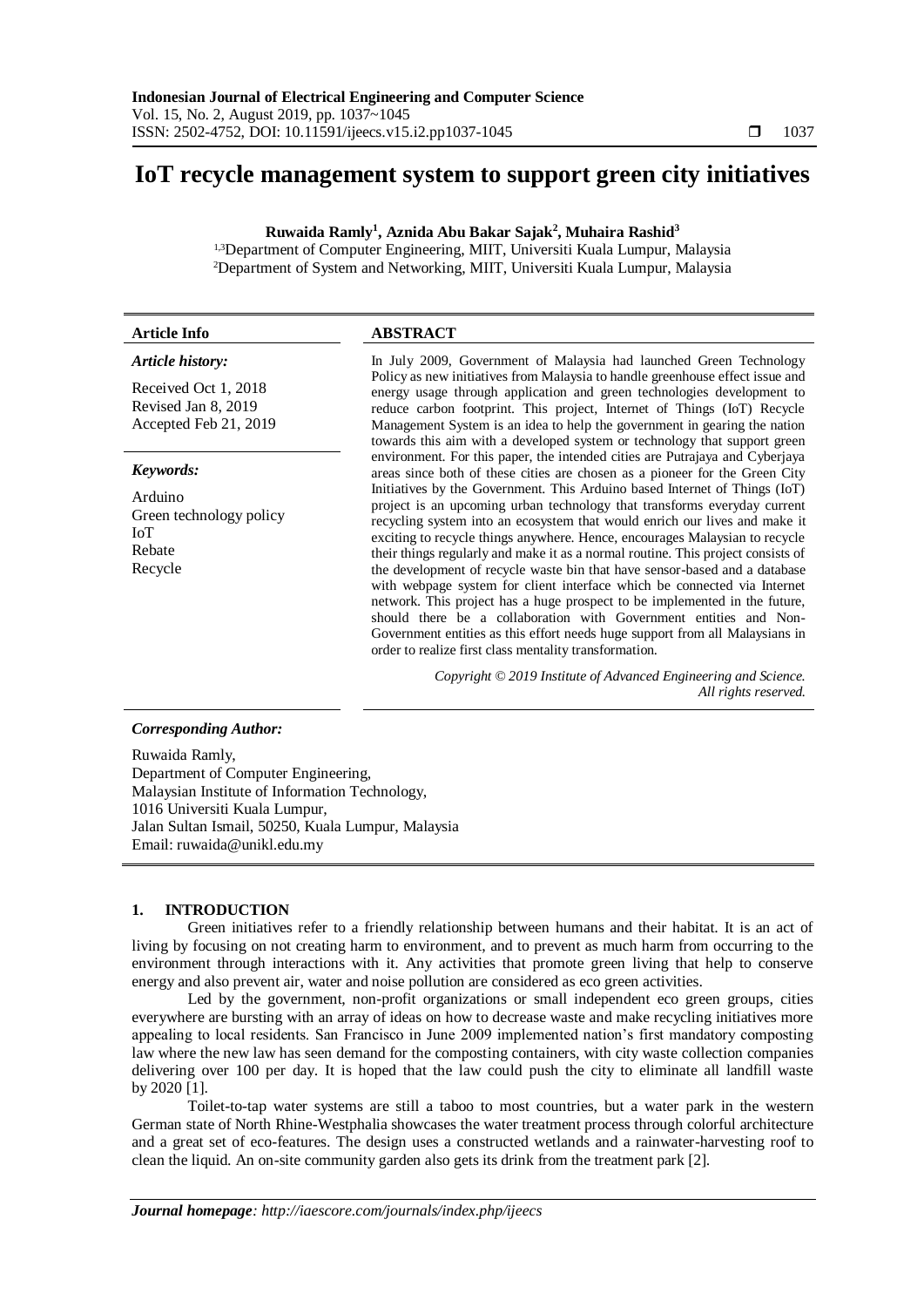While in Argentina, designer from Argentine studio, [Designo Patagonia](http://www.designopatagonia.com.ar/wp/) created a series of [Tetris](http://www.tetris.com/)shaped street furniture that showcases recyclable materials like plastic bottles, cans, and paper. Located within a city park in [Córdoba,](http://es.wikipedia.org/wiki/C%C3%B3rdoba_%28Argentina%29) these unique seats and tables were designed for recreation and to teach passerby about sustainability issues. The Tetris-shaped containers are made from iron frames and glass, are packed with recyclable materials, and feature easy-to-understand eco-facts written on the surface of each piece [3].

Several initiatives have been implemented as in [4], as well as ongoing efforts being undertaken since the beginning of the development of Putrajaya, Malaysia. The scopes include city planning, administration and management, integrating nature in community development, energy and water usage, transport and mobility, and waste management. It is reported that solid waste sector is the second largest sector that contributed to the percentage of greenhouse gases (GHG) in Malaysia after the energy sector [4]. Hence, this project is focused on the development of prototype model of waste smart bin.

One of the main concepts of IoT is to make it as efficient as possible for users to control devices as per their usage and save resources. When it comes to the waste industry, waste and recycling collectors are always looking at ways to minimize cost and increase productivity when possible [5-12]. An integration of IoT is introduced in this system to connect and exchange data in forms of measuring the weight of recycle waste thus collecting them accordingly and determining the amount of rebate points.

This prototype model consists of recycle bin, load cell that acts as a weight sensor, Arduino board module as a controller, RFID module to identify the user, Ethernet shield and a server, and LCD to display the weight of the recycle waste and the rebate points. The server stores the users' information based on the RFID tag and updates the weight of recycle waste together with the rebate points. These data will also be displayed on the Webpage for users' reference. Rebate points accumulated will be the rewards for the users to encourage them to recycle their waste continuously, and it is hoped that the next improvement can be done where these rebate points can be used as part of tax exemption for Malaysian as to appreciate their support towards Green City initiatives.

#### **2. RELATED WORK**

#### **2.1. Multipurpose Garbage Monitoring System using IoT by B. Shaikh**

Here in [13], the researcher has figured out a new model for the municipal dustbins which indicates the center of municipality for immediate cleaning of dustbins. The dustbin is also designed to compress the garbage periodically thus preventing the unnecessary occupying of dustbin's space by light weighted but space occupying garbage particles like sponges. A leaf switch is pressed by the garbage when it reaches a particular level and an Arduino Uno is programmed in such a way that when the garbage reaches this particular level, intimation is given to the central hub through IoT-based.

An efficient method to monitor the waste has been designed with some sensors and the output will be displayed on the monitoring screen of municipality office. Level sensor is utilized to detect the level of the garbage inside the bin and the LDR is used to minimize the wastage of electricity. A temperature sensor placed at the garbage bin is used to detect the air pollution as well as temperature around the bin. IoT is implemented in this project so that the input and output can always be accessed and monitored from anywhere.

In this paper, waste management issues have been solved by smart bin, interfaced by GSM and ultrasonic sensor with the help of microcontroller based Arduino. This paper provides improved solution to replace traditional dustbin into smart bin.

This project uses microcontroller ATMEGA 16 and certain sensors like PIR sensor, Hall Effect sensor, solar sensor and LDR sensor that are connected to the microcontroller through an interfacing circuit and an amplifier. The output could be viewed on LCD display, solar and LDR sensor sense the light and the presence of car or human will turn lights ON. This project is inspired by the efficiency of automatic street lighting system based on low cost microcontroller that controls the LED using light sensor, rain sensor and laser sensor.

## **2.2. Smart Dustbins for Smart Cities by B. Singh and M. Kaur**

The system in [14] proposed an IT solution to garbage collection providing greater accessibility, planning appropriately for disposing process and at the same time enabling collection of garbage generation data.

This proposed system has been divided into three layers:

a. Dustbin Layer: consists of sensor and transducer interfaced by internet and Wi-Fi that enables communication between devices. Every dustbin contains a sensor which sense the level of waste and send fill up status of the dustbin to the server. It also sends its current GPS location to the server at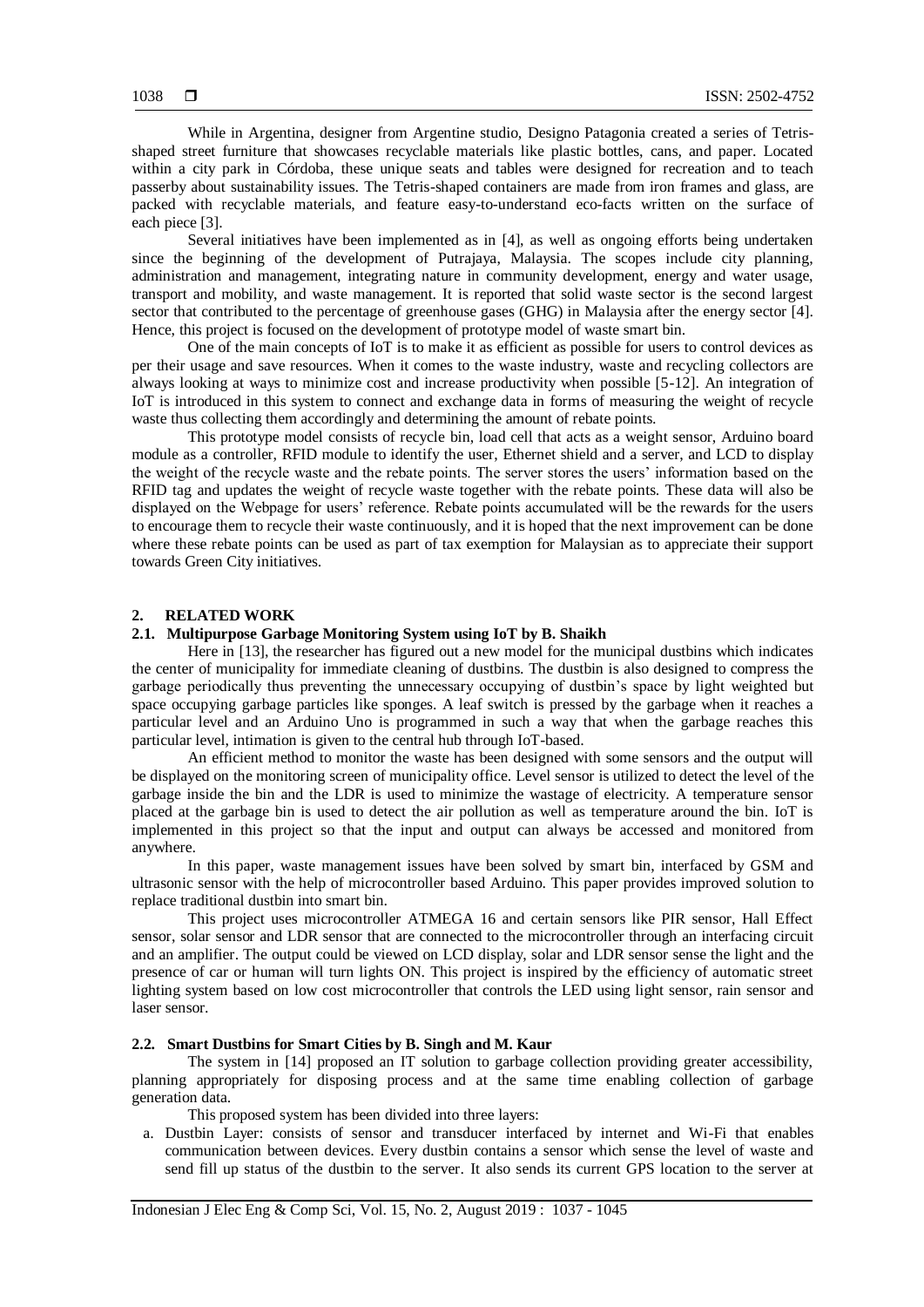regular intervals.

- b. Server Layer: server collects the fill up status and location of dustbins. It processes the clients query and to respond with nearest dustbin location and exact direction to access dustbin.
- c. Client Server: clients request for the nearest location of the IT enabled dustbin to the server using Mobile App designed for this purpose.
	- For this system, the garbage is collected optimally using four scheduling algorithm:
- d. Fixed Scheduling: The collection process carried out on fixed interval basis, for example to be collected on every three days.
- e. Priority Scheduling: The dustbins are collected according to the highest current fill up status. For example, 3 dustbins with fill up status of 92%, 80% and 96%, the collection process will go for the 96% of fill up dustbin, followed by 92% and lastly the 80% fill up dustbin.
- f. Average Threshold Scheduling: This schedule makes use of the average value of all fill up status of all dustbins. If average fill up is greater than some threshold, example 70%, then the collection process will take effect according to the Priority scheduling.
- g. Full Dustbin Capacity Utilization Scheduling: The collection process will only take place when all the dustbins are completely filled up.

## **2.3. IoT Based Smart Garbage System for Efficient Food Waste Management by Insung Hong, Sunghoi Park, Beomseok Lee, Haekeun Lee, Daebeom Jeong and Sehyun Park**

This paper in [15] proposed an IoT-based smart garbage system composed of a number of smart garbage bins, routers and servers. Each bin plays a role in collecting food waste, and they are battery operated for mobility conveniences to residents, performs various techniques through wireless communication. The server collects and analyzes the status of all bins and residents information collected through RFID readers. The router is used for server load distribution.

This smart garbage system applies an adaptive user-oriented charge policy in function of charging fees per kg of food waste. The adaptive user-oriented charge policy goes like this: Charge fees is decreased when the food waste amount of particular month is reduced compared to the previous month.

This proposed system is divided into two domains, an administration domain and a service domain. Service domain identifies which residents throw away their food waste to their respective smart garbage bin, and these information will be collected and transferred to the administration domain. Administration domain will then analyze and process the information from the service domain.

The hardware structure is composed of load cell, main system, interface, modem, motor, LCD display, Analog-to-digital converter and RFID module.

# **3. METHODOLOGY**

The chosen methodology is Structured Model. This model is chosen because the process flow is suitable with the development of this system. As shown in Figure 1, this method consists of four phases: planning, analysis, design and implementation. The orderly sequence of development phases are to ensure the sufficiency of documentation and design reviews that helps to increase the quality, reliability and maintainability of the developed project.



### Figure 1. Structured Model

*IoT recycle management system to support green city initiatives (Ruwaida Ramly)*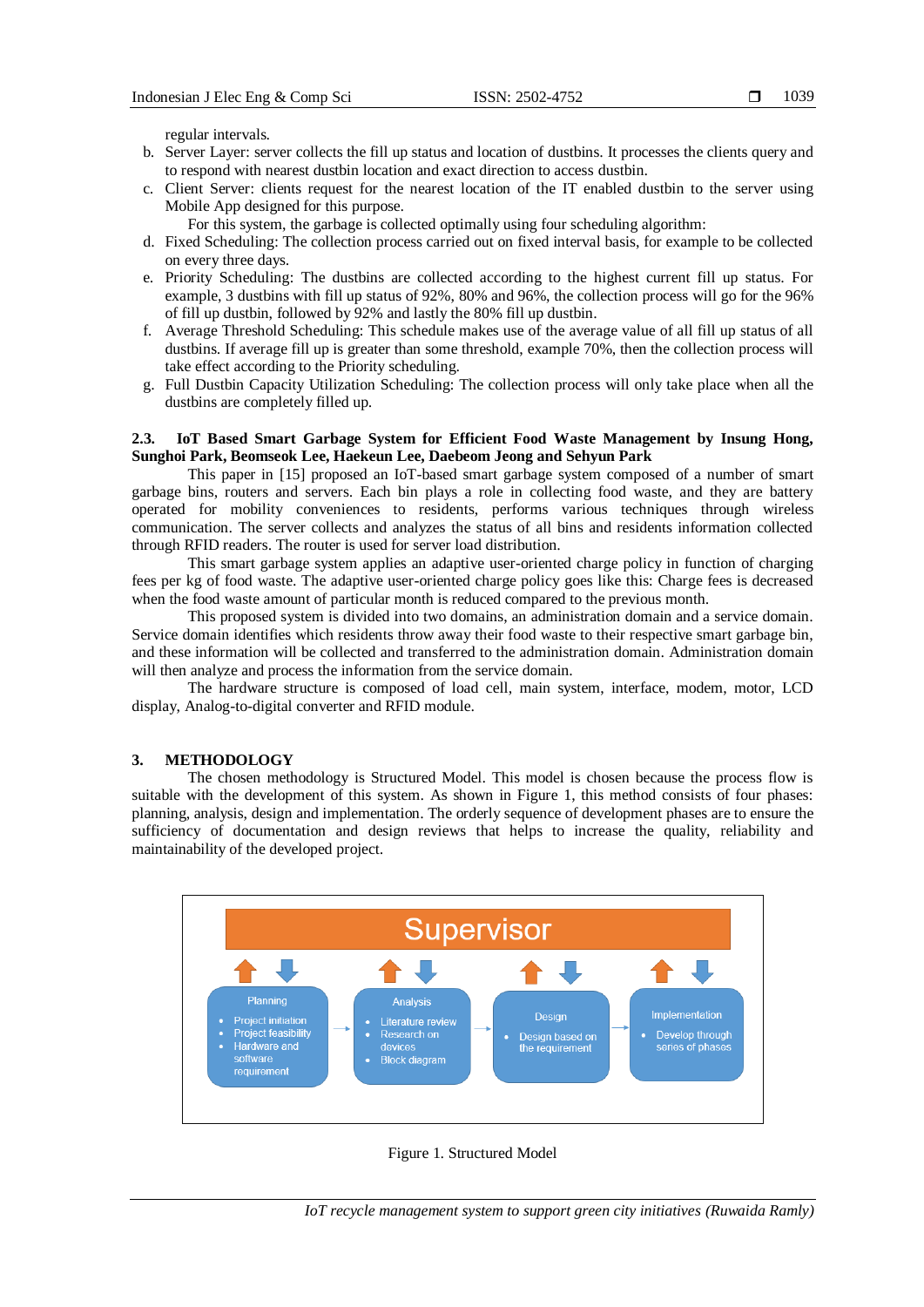Planning phase is where the project initiation took place by describing the objective(s) and the scope(s) of the project. The design and requirements for the project are identified and the cost estimation is prepared. It is vital to ensure that the project is feasible by studying the methods and resources available.

Analysis phase consists of investigation of current system via literature review, determining the systems options and refining the technical requirements that can be proceed with research on selected devices. The important part in this analysis phase is to understand the business or current needs and the process requirements of the new system. Research and analysis that related to development of this project were done through this phase.

Diagrammatic representation and other useful modeling techniques are needed in design phase in order to have better understanding of the project. Here, creating the logical and physical design are important as it reflects the specifications and requirements that have been defined in planning and analysis phase.

Implementation phase consists of development and installation of the hardware, software construction, data storage and retrieval. The integration of the hardware and software is then being prototyped and go through multiple test to obtain the expected results. The results are analyzed and discussed in this phase. Should there be any errors, the troubleshooting process will take place. The prototype will then be refined until accomplishment of the final product. Any improvement needed is based on the results and findings. Figure 2 shows the Block Diagram of this project.



Figure 2. Block Diagram for IoT Recycle Management System

A load cell is a weight sensor that converts a load or force acting on it into an electronic signal, here is voltage signal that later will be amplified accordingly. If an object's weight changes over time, the load cell simply sense the presence of the objects by measuring the load applied to its surface bar. The load cell is placed in the recycle bin and is used to measure the weight of the recycle waste that being threw into the recycle bin. RFID (radio frequency identification) is a technique facilitating identification of any product or item without the requirement of any line of sight amid transponder and reader. RFID module used here consists of the tag and its reader, where the reader is used to scan the tag that represents the details of the user. The reason for choosing RFID as the data collection technology is mainly based on low price and the application environment. The low price enables the disposable feature of the tags and the RFID system can overcome the difficulties of barcode and/or written identification systems as it is less prone to contamination from the waste and/or weather conditions [16].

Controller used in this project is Arduino Uno, where it controls the inputs and outputs of the project. As for the output, the LCD is used to display in real-time the weight of the recycle waste and rebate points to the users.

To realize an IoT-based recycle management system [17-21], this project has also been interfaced to a Webpage as a platform for the users to check and update their total rebate points. The Webpage will also display the users' details based on the information acquired by the database. The database gets these data from the RFID reader and detection of the load cell. Ethernet is used as the platform to connect the Arduino with database and Webpage by using Internet network.

Flowchart shown in Figure 3 illustrates the whole process of this system where each process has gone through multiple test during the development of the prototype model.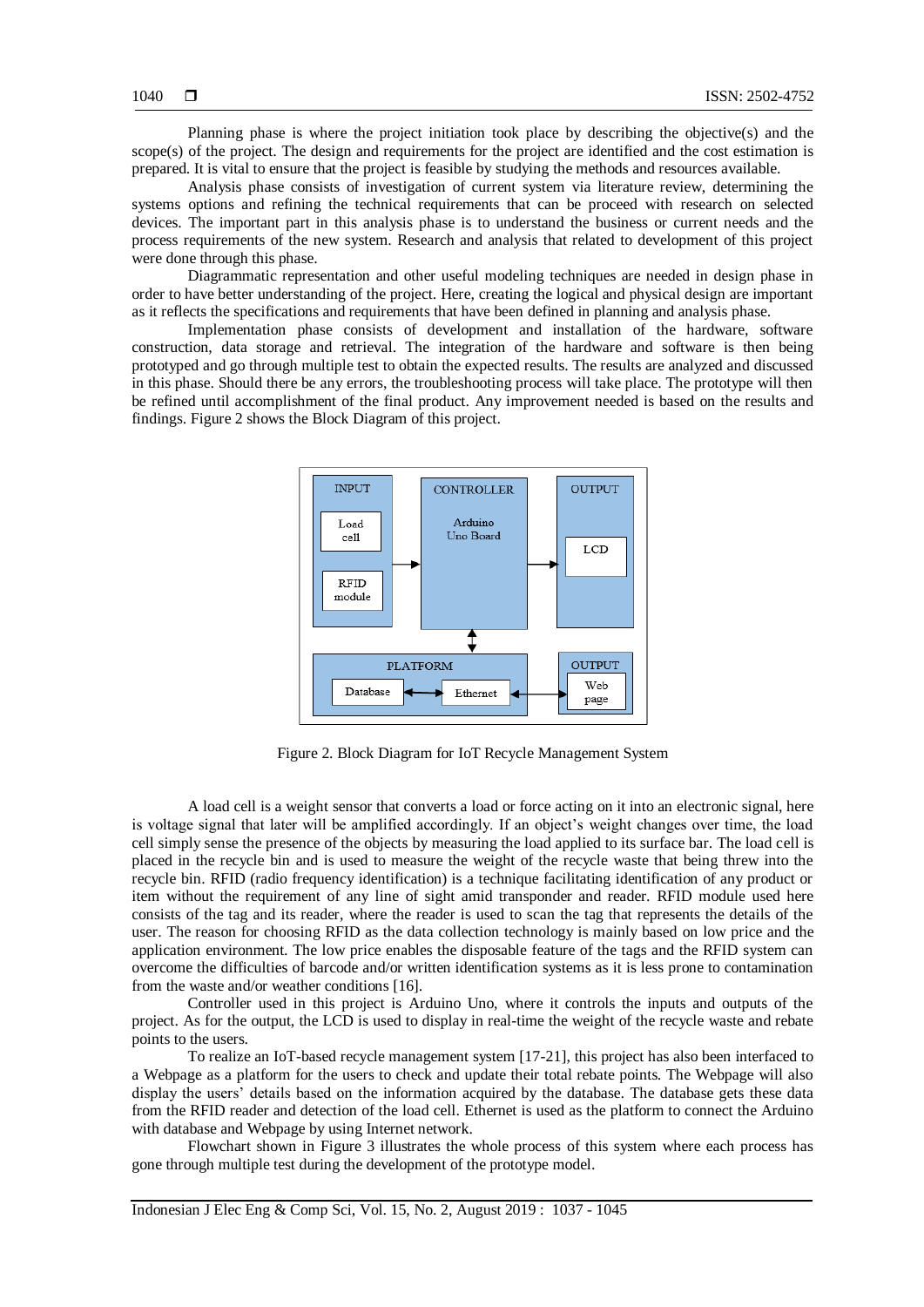

Figure 3. Flow Chart

Figure 4 shows the hardware used in developing the prototype model of the system. An Arduino board, a 16x2 LCD, 1kg load cell with HX711 amplifier, RFID reader with RFID tag/card and for the connectivity of the Arduino to the internet, the Ethernet Shield is used. In order to keep an intact pin layout, the Ethernet Shield is connected to the Arduino Board by stacking it on top of the Arduino Board.

Figure 5 and 6 show the getting started of the system. The system starts by displaying the system's title on the LCD, followed by the instructions to users. Users are requested to tap their unique RFID tag onto the RFID reader. Each user has their own unique RFID tag. Figure 7 represents a recycle waste dumped into a bin, waiting for the load cell to detect and weigh the recycle waste



Figure 4. Top View Hardware

*IoT recycle management system to support green city initiatives (Ruwaida Ramly)*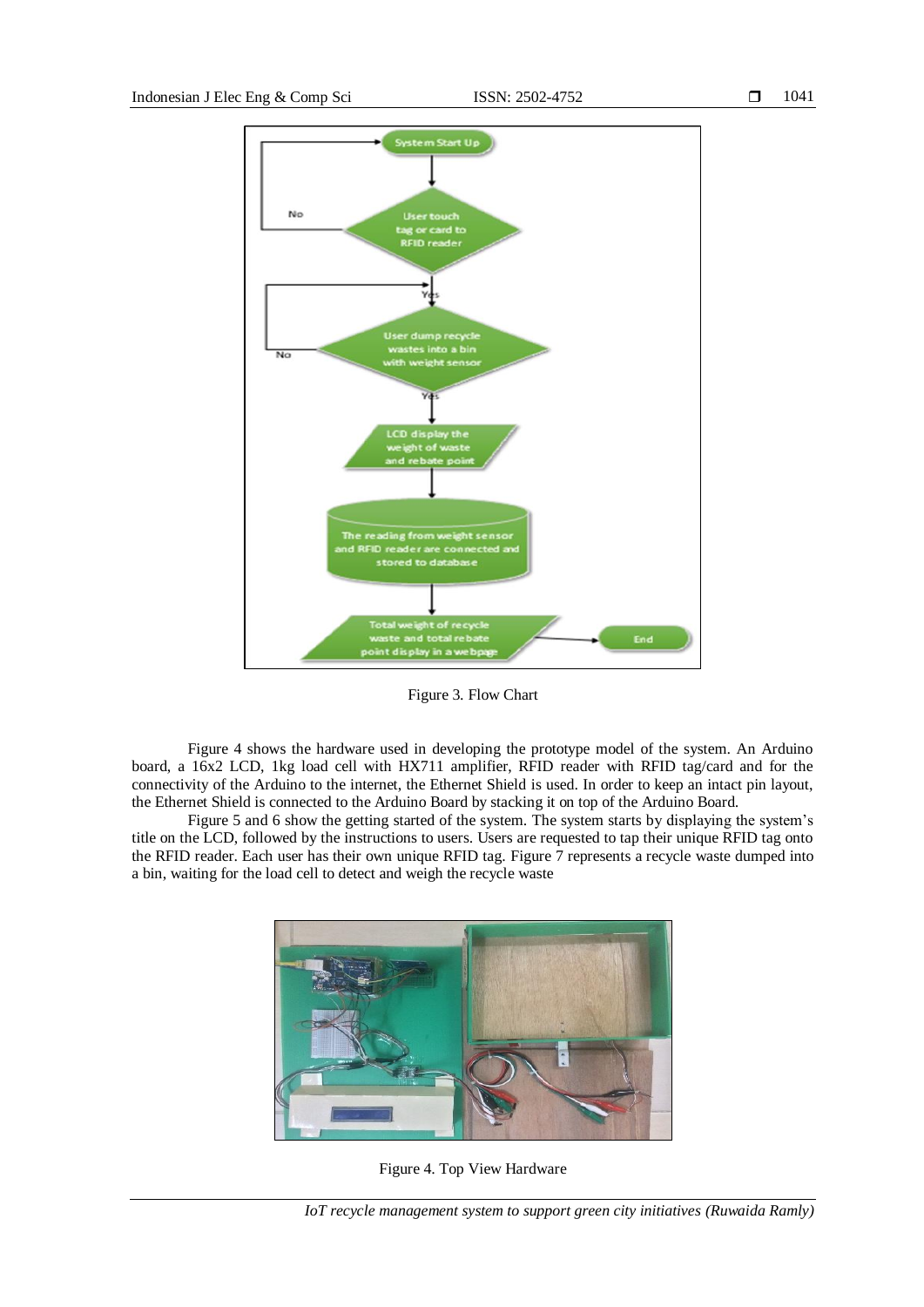

Figure 5. Getting Started – System's Title



Figure 6. Getting Started - Instructions to User



Figure 7. Weighing the recycle waste

This project requires an installation of XAMPP, stands for Cross-Platform (X), Apache (A), MariaDB (M), PHP (P) and Pearl (P) software – a free and open-source cross-platform web server solution stack package developed by Apache Friends. The development of the database is created in phpMyAdmin, a free software tool written in PHP, intended to handle the administration of MySQL over the Web. This database is used to create, insert, update and save all users' information based on their RFID tag. The platform used to upload the program code for Webpage development is a *Notepad++.*

# **4. RESULTS AND FINDINGS**

The development of this prototype model is expected to increase the motivation and change the mentality of Malaysian towards recycling activities, hence the introduction of the rebate points as a reward. The system has been tested with 5 different users, hence 5 different RFID tags. The successful integration of hardware and software on this IoT-based system can be seen through the following: the welcoming address,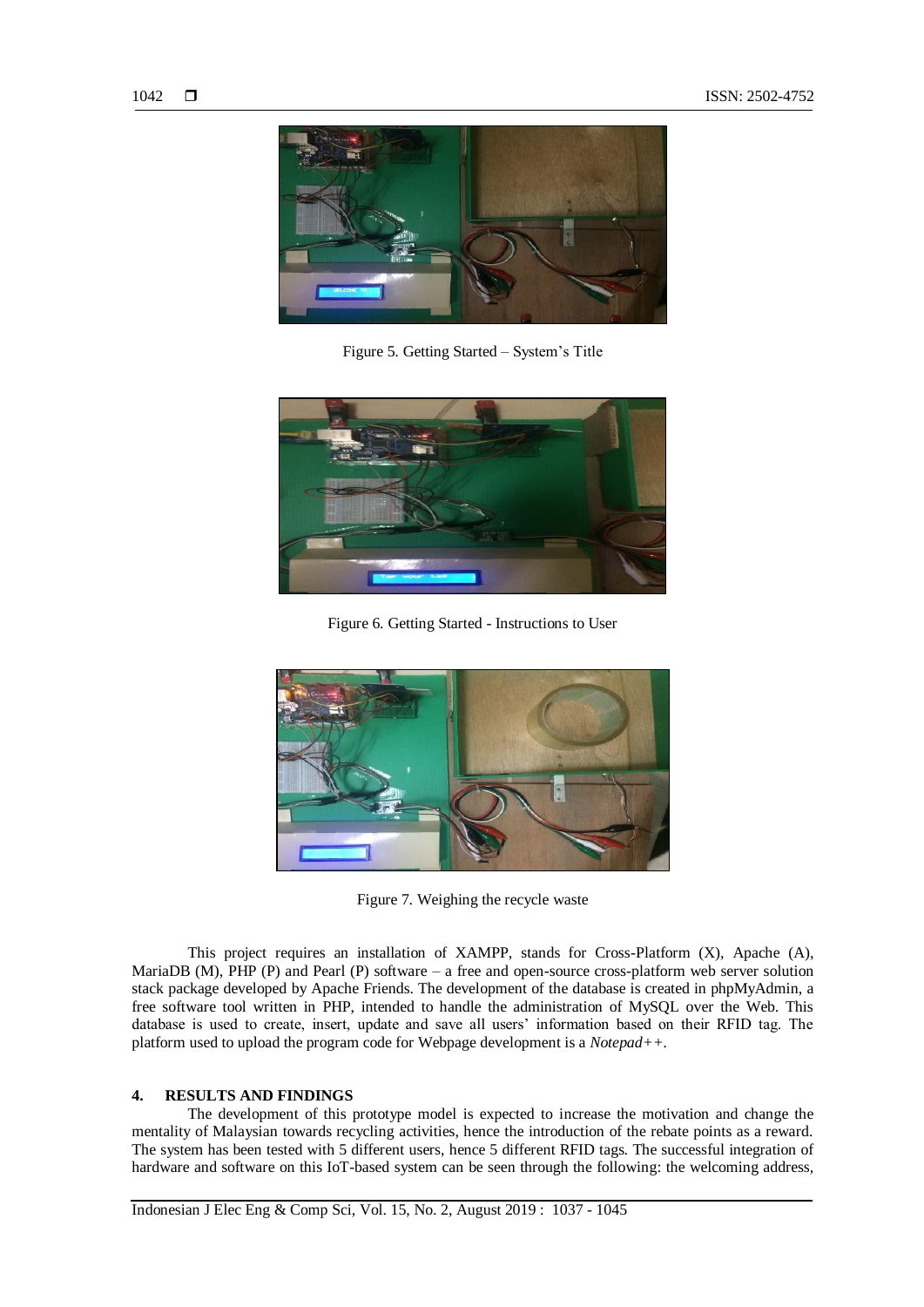instructions to users, total weight of the waste and rebate points have successfully displayed on the LCD, and the same data is also displayed on the Webpage together with an additional users' information as shown in Figure 9.

Figure 8 shows the weight of the recycle waste and the rebate points awarded being displayed on the LCD. There are 5 different items have been used to represent the recycle waste, shown in the figure is a roll of tape. The maximum weight for the load cell to measure is up to 1kg, weighing more than 1kg would result to an inaccurate reading. Since this is a small-scale prototype model, the items chosen to represent the waste are all basically a light weight item. If the load cell is not properly and tightly installed, it will affect the weight measurement, thus contributes to an inaccurate reading.



Figure 8. Weight and Rebate Points on LCD

Figure 9 shows the Webpage that displays the same output (weight and rebate points) as on LCD, plus the information details of the users tagged by RFID reader. It is noticed that the information displayed on the Webpage are correct with each RFID tag number. They are corresponding to the right user and right email address. The system is intended for the Waste Management's administrator to monitor the recycling activities done by the users.

All the details of the development of the prototype, installation of the XAMPP Software and the development of the database and the Webpage can be found in [22].



Figure 9. Webpage Interface for Administrator

*IoT recycle management system to support green city initiatives (Ruwaida Ramly)*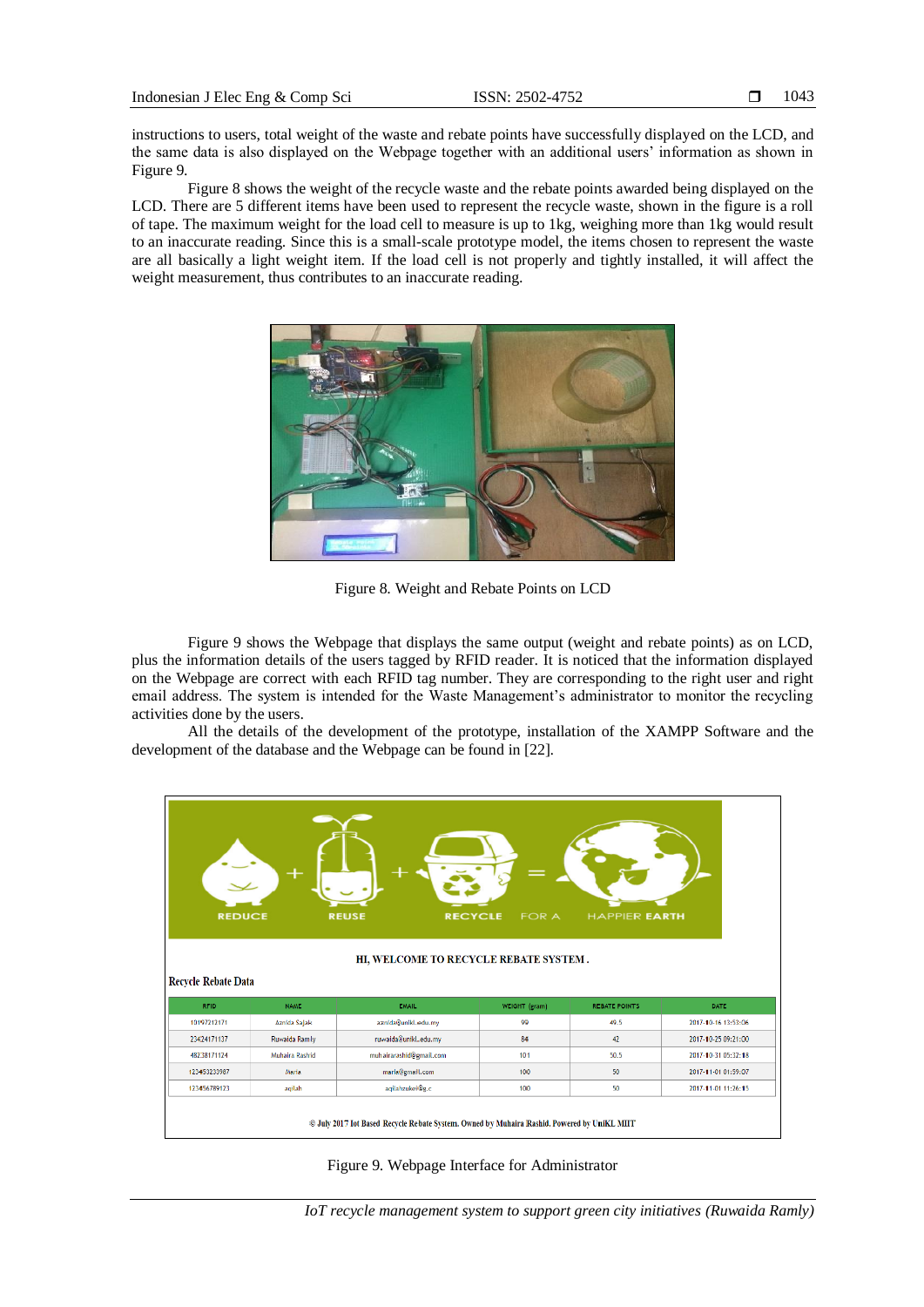## **5. CONCLUSIONS**

IoT Recycle Management System is an innovation system where the idea is derived from the green initiatives by Government of Malaysia. The idea to allocate rebate points as a reward to users is derived from the observation to Malaysian's mentality. Malaysians are not committed to recycle their unwanted things for instance papers, plastic bottles and drinking cans because the benefit of recycling is not attractive enough. Currently, they come to the recycling center with their recycle wastes, weight the wastes then the recycling center staff will give some cash that depends on the total weight of recycle waste. However, in return, the cash value is not worthy when compared to the total weight of the recycle wastes. This is the reason why it is difficult to convince Malaysian to recycle. The rebate points can be integrated with the Putrajaya Holdings administration system and Sepang City Council system on paying various taxes where the taxes can be redeemed with the awarded rebate points stored in the database. This will surely be an attractive incentive to encourage Malaysian to recycle.

A mobile application for users or the administrators can also be implemented to make this system more user-friendly. Since the system is used to support Green Technology, it is only fair for the prototype to utilize the energy from the solar panel. Hence, solar panel attached on top of the recycle bins is also a good improvement idea. A centralized monitoring system controlled at the recycling center to monitor the threshold level of the recycle waste might also be implemented to alert the worker at the site to collect the recycle waste.

As a conclusion, this prototype model has a big potential to be implemented in aspiring Green Cities such as Putrajaya and Cyberjaya to support Green City Initiatives in Malaysia.

#### **REFERENCES**

- [1] A. Schwartz, [Design,](https://inhabitat.com/design/) [Environment,](https://inhabitat.com/environment/) Green [Furniture,](https://inhabitat.com/design/furniture/) [Recycling,](https://inhabitat.com/environment/recycling-initiatives/) Social [Design,](https://inhabitat.com/design/social-design/) *https://inhabitat.com/*
- [2] C. Scott, [Architecture,](https://inhabitat.com/architecture/) [Environment,](https://inhabitat.com/environment/) [Water](https://inhabitat.com/environment/water-issues/) Issues, *https://inhabitat.com/*
- [3] A. Lisa[, Design,](https://inhabitat.com/design/) [Environment,](https://inhabitat.com/environment/) Green [Furniture,](https://inhabitat.com/design/furniture/) [Recycling,](https://inhabitat.com/environment/recycling-initiatives/) Social [Design,](https://inhabitat.com/design/social-design/) *https://inhabitat.com/*
- [4] Green City Low Carbon Initiative *Putrajaya Holdings*, 1st edition, 2012.
- [5] S. Patil, *et al*.,"IoT Based Smart Waste Management System for Smart City,"*International Journal of Advanced Research in Computer Science and Software Engineering,* vol. 7, no. 4, pp. 407-410, 2017.
- [6] A. Imam, *et al*., "Solid waste management in Abuja, Nigeria", *Waste [Management,](https://www.sciencedirect.com/science/journal/0956053X)*pp. 468-472, 2008.
- [7] C.Hicks, *et al*., "The recycling and disposal of electrical and electronic waste in China-legislative and market responses," *[Environmental Impact Assessment Review](https://www.sciencedirect.com/science/journal/01959255)*[, vol. 25, p](https://www.sciencedirect.com/science/journal/01959255/25/5)p.459-471, 2005.
- [8] X.Chi, *et al*., "Informal electronic waste recycling: A sector review with special focus on China," *[Waste](https://www.sciencedirect.com/science/journal/0956053X)  [Management](https://www.sciencedirect.com/science/journal/0956053X)*, pp. 731-742, 2011.
- [9] O. M. Poulsen, *et al*., "Collection of domestic waste. Review of occupational health problems and their possible causes, " *[Science of The Total Environment](https://www.sciencedirect.com/science/journal/00489697)*, pp. 1-19, 1995.
- [10] X.Chi, *et al*., "E-waste collection channels and household recycling behaviors in Taizhou of China," *[Journal of](https://www.sciencedirect.com/science/journal/09596526)  [Cleaner Production,](https://www.sciencedirect.com/science/journal/09596526)* [vol. 80,](https://www.sciencedirect.com/science/journal/09596526/80/supp/C) pp. 87-95, 2014.
- [11] [R. Bai,](https://www.sciencedirect.com/science/article/pii/S0956053X02000144#!) *et al*., "The practice and challenges of solid waste management in Singapore," *[Waste Management](https://www.sciencedirect.com/science/journal/0956053X)*, pp. 557-567, 2002.
- [12] F. T. Seik "Recycling of domestic waste: Early experiences in Singapore," *[Habitat International,](https://www.sciencedirect.com/science/journal/01973975)* pp. 277-289, 1997.
- [13] B. I. Shaikh, *et al*.,"A Review : Multipurpose Garbage Monitoring System Using IoT, " *International Journal on Recent and Innovation Trends in Computing and Communication ,* vol.5, no. 2, pp. 252–255, 2017.
- [14] B. Singh and M. Kaur,"Smart Dustbins for Smart Cities," *International Journal of Computer Science and Information Technologies*, vol.7, no. 2, (2016) pp. 610-611, 2016.
- [15] I. Hong, *et al*., "IoT-Based Smart Garbage System for Efficient Food Waste Management", *The Scientific World Journal*, vol. 2014, 2014.
- [16] L.Zhang, *et al*., "Knowledge Management Application of Internet of Things in Construction Waste Logistics with RFID Technology," *International Journal of Computing Science and Communication Technologies*, vol. 5, no. 1, pp. 760-767, 2012.
- [17] N. S. Kodi, *et al*., "Food Waste Management System using Load Cell," *International Journal of Science & Technology,* vol. 8, no.1, 2018.
- [18] K. Lata1, *et al*., "IoT Based Smart Waste Management System Using Wireless Sensor Network and Embedded Linux Board," *International Journal of Current Trends in Engineering & Research*, vol. 2, no. 7, pp. 210-214, 2016.
- [19] N. A. Sharaaf, "Easy Clean-A Smart Solution for Garbage Finding and Collecting," *International Journal of Computer Applications*, vol. 169, no.3, 2017.
- [20] A. Lozano, *et al*., "Smart Waste Collection System with Low Consumption LoRaWAN Nodes and Route Optimization," *Sensors,* vol.18, issue 5, 2018.
- [21] S. Mdukaza, *et al*., "*Analysis of IoT-Enabled Solutions in Smart Waste Management*," The 44th Annual Conference of the IEEE Industrial Electronics Society*,* 2018.
- [22] Muhaira R, *IoT Based Recycle Rebate System*, Universiti Kuala Lumpur, 2017.